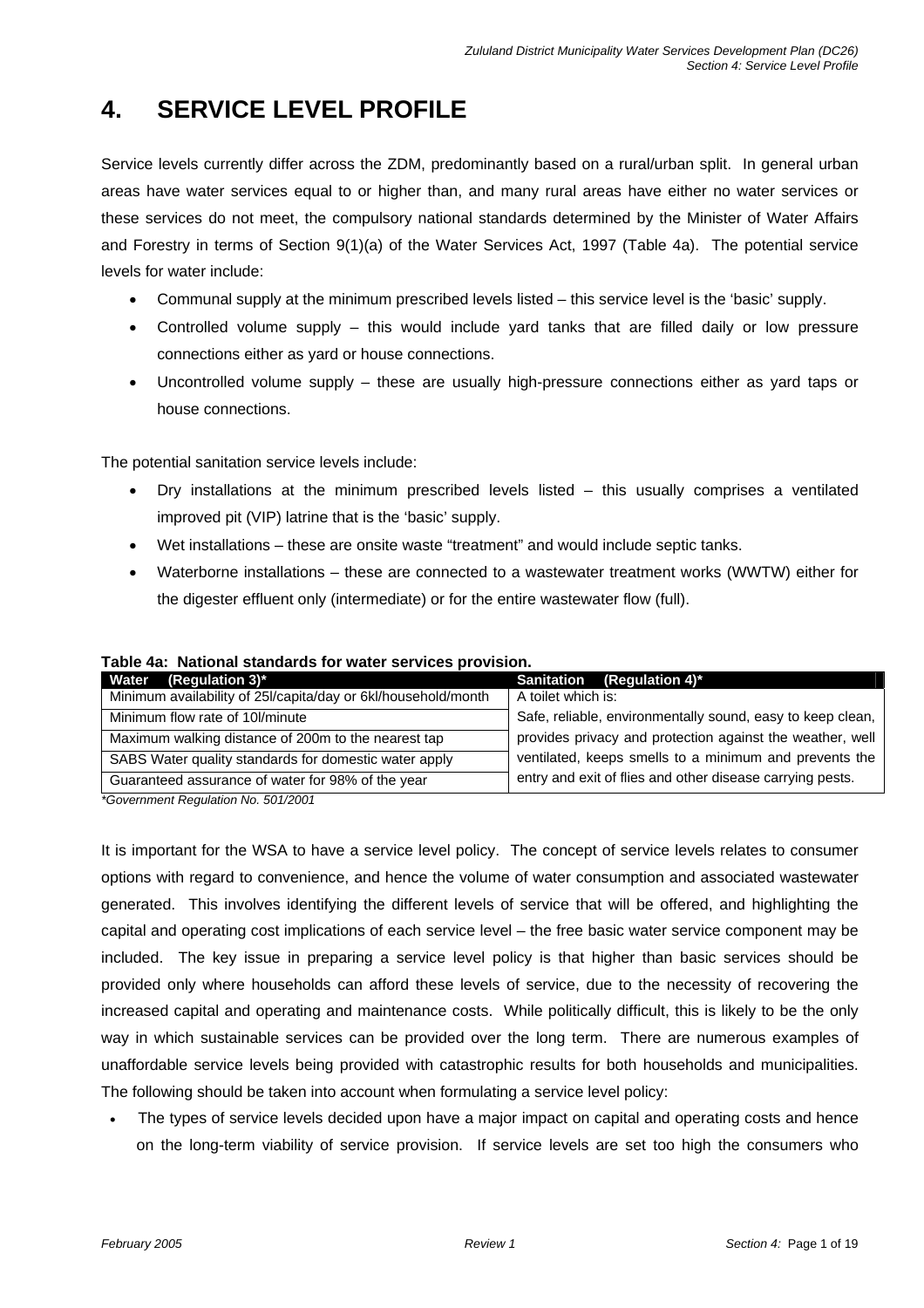receive them will not be able to afford to pay for them and are likely to default on their payments that in turn impacts on the viability of the service provider.

- Service levels relate to the quantity of water used and thus there is an impact on the environment from which this water has to be abstracted and returned to.
- Risks of pollution associated with the various levels of services must be considered. Higher levels of service have higher risks of pollution.
- The size and density of the settlement should be taken into account when deciding levels of service. In general large settlements produce more waste and hence higher risks of pollution while pollution from smaller settlements is easier to manage.

The primary strategic objective in the ZDM is to provide improved quality of life and develop sustainability through access to water services. The key to this objective is to ensure an initial basic supply of water and sanitation to consumers, especially in light of the high poverty levels in the district that result in many consumers not being able to afford higher levels of supply. Consumer density is also a key factor in determining the cost effectiveness of service level options. However, finalising a service level policy and setting targets must be done in consultation with the public.

In addition to the national standards, two levels of water supply have been identified based on settlement type and a ZDM standard (Table 4b). It is interesting to note that only 3% of settlements (containing 33% of the population) have a water supply in excess of the ZDM standard. The areas suffering the most widespread hardship in regard to water supply are Abaqulusi, Nongoma and Ulundi LMs.

| Settlement<br>Classification (I/c/d) |    | (I/c/d) | Assumed quantity   Desired quantity   Level of Service | Assumed service distance<br>(m) |
|--------------------------------------|----|---------|--------------------------------------------------------|---------------------------------|
| Urban                                | 60 | 250     | House connections                                      | 10                              |
| Rural                                | 25 | 25      | <b>Standpipes</b>                                      | 500                             |

|  |  |  |  |  |  |  |  | Table 4b: ZDM standard service levels as per settlement classification. |
|--|--|--|--|--|--|--|--|-------------------------------------------------------------------------|
|--|--|--|--|--|--|--|--|-------------------------------------------------------------------------|

This WSDP primarily focuses on the supply of residential water services, however where information is available account has been taken of commercial and public institutions consumers. A summary of the residential water and sanitation consumers is given in Table 4c and Table 4d respectively. A more detailed look at each settlement type is given in the sections that follow. It is important to note that a consumer is by necessity a billable unit i.e. a household. However, although this is adequate for urban and rural house or yard connections, it does result in assumptions when related to communal rural supply. The objective is therefore to ensure equitable access to water services for each household rather than for each person. The following sections therefore deal with households as consumer units. With the assumption that all persons requiring water services are part of a household.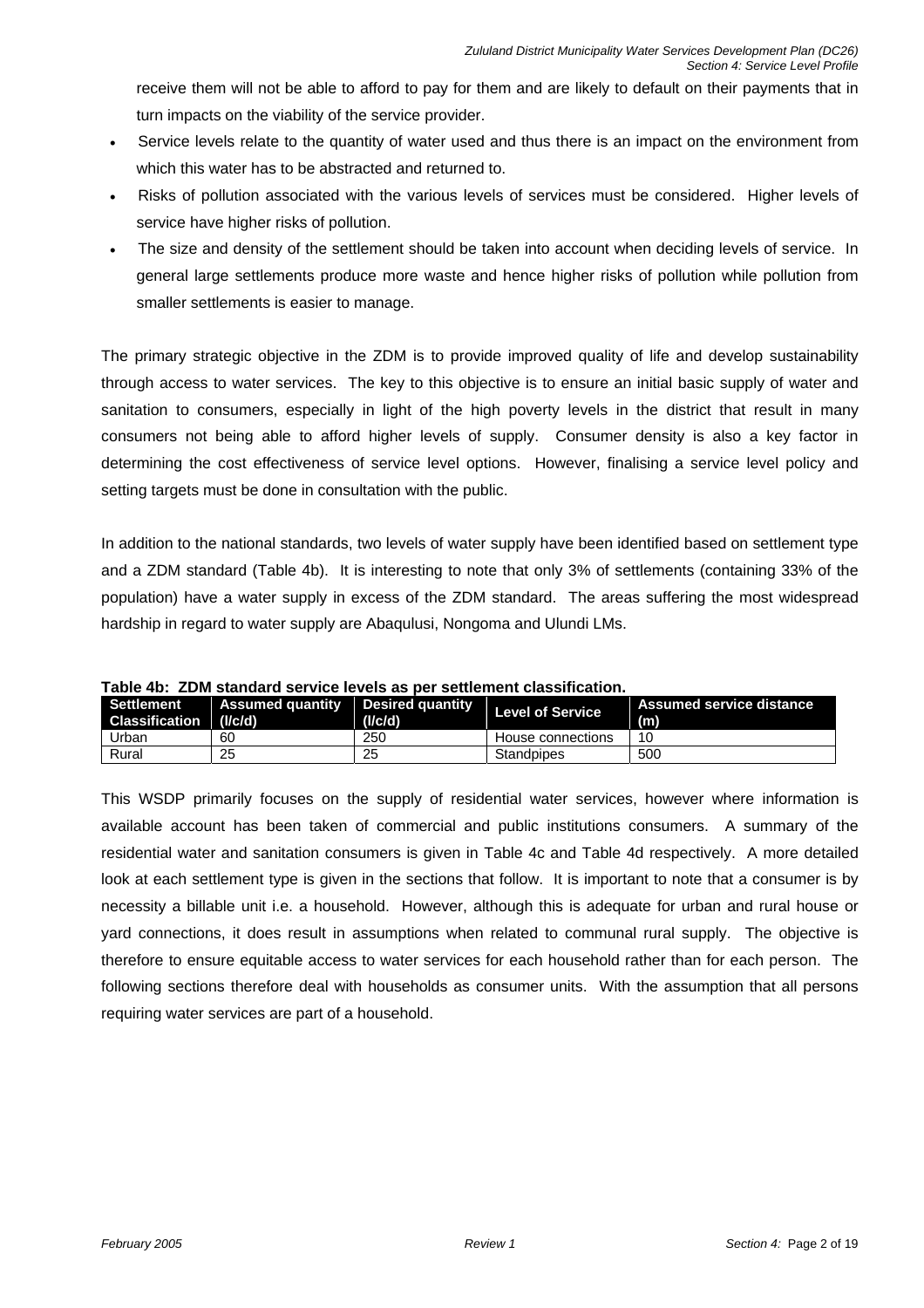|  |  | Table 4c: Summary of the residential consumer units for water in the ZDM (based year 2003/4). |  |  |  |
|--|--|-----------------------------------------------------------------------------------------------|--|--|--|
|--|--|-----------------------------------------------------------------------------------------------|--|--|--|

| <b>Consumer units with:</b>                                 | 2003/2004 | 2004/2005 | 2005/2006 | 2006/2007 | 2007/2008 2008/2009 |  |
|-------------------------------------------------------------|-----------|-----------|-----------|-----------|---------------------|--|
| None or inadequate                                          | 68,392    |           |           |           |                     |  |
| Communal water supply                                       | 13,033    |           |           |           |                     |  |
| Controlled volume supply                                    | 50,852    |           |           |           |                     |  |
| Uncontrolled volume supply: yard<br>tap or house connection | 33,288    |           |           |           |                     |  |
| <b>Total served</b>                                         | 97,173    |           |           |           |                     |  |
| <b>Total consumers</b>                                      | 165,565   |           |           |           |                     |  |

#### **Table 4d: Summary of the residential consumer units for sanitation in the ZDM (base year 2003/4).**

| <b>Consumer units with:</b>                          | 2003/2004 | 2004/2005 | 2005/2006 | 2006/2007 | 2007/2008 2008/2009 |
|------------------------------------------------------|-----------|-----------|-----------|-----------|---------------------|
| None or inadequate: Pit                              | 120,796   |           |           |           |                     |
| None or inadequate: Bucket                           | 0         |           |           |           |                     |
| Consumer installations: On site dry<br>or equivalent | 4,332     |           |           |           |                     |
| Consumer installations: Wet                          | 2,844     |           |           |           |                     |
| Discharge to WTW                                     | 37,592    |           |           |           |                     |
| <b>Total served</b>                                  | 44,768    |           |           |           |                     |
| Total consumers                                      | 165,564   |           |           |           |                     |



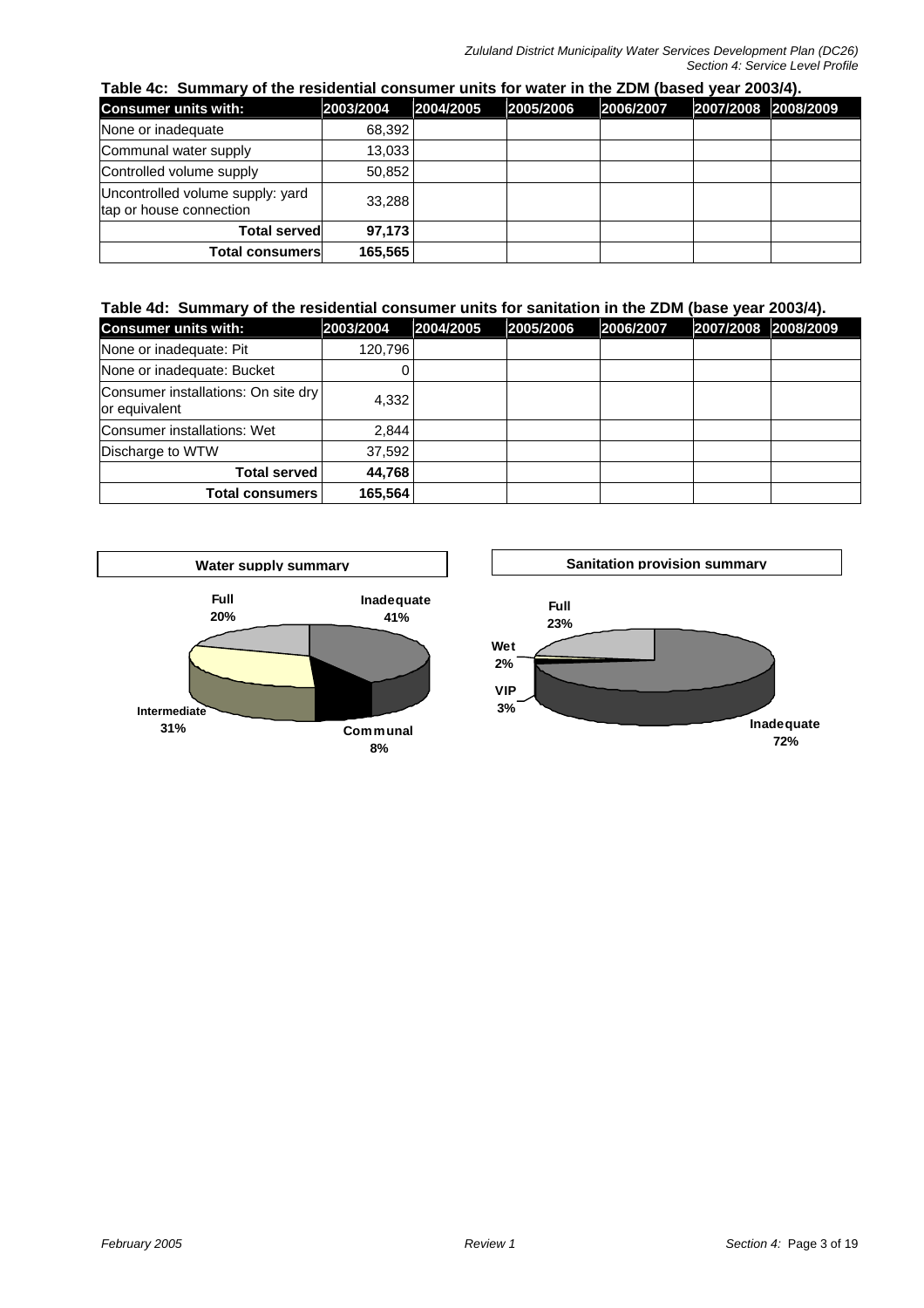### **4.1 Residential consumer units for water: urban**

Urban areas for the purposes of this WSDP include any former TLC areas or R293 proclaimed towns, as well as formal settlements where the erven are smaller than 2,500  $m^2$ . Details pertaining to the population, households and water service level of each of these settlements are given in the consumer profiles in Appendix 5. A summary of the urban consumers for water per service level is given in Table 4.1. Service roll out projections still need to be determined for individual years, however the projected service levels at year 2020 are included.

| <b>Consumer units with:</b>                                 |        | 2003/2004 2004/2005 2005/2006 2006/2007 2007/2008 2008/2009 |  |  | 2020   |
|-------------------------------------------------------------|--------|-------------------------------------------------------------|--|--|--------|
| None or inadequate                                          |        |                                                             |  |  | 0      |
| Communal water supply                                       | 699    |                                                             |  |  | 769    |
| Controlled volume supply                                    | 10,668 |                                                             |  |  | 11,735 |
| Uncontrolled volume supply: yard<br>tap or house connection | 28,767 |                                                             |  |  | 31,644 |
| <b>Total served</b>                                         | 40,135 |                                                             |  |  | 44,148 |
| <b>Total consumers</b>                                      | 40,135 |                                                             |  |  | 44,148 |

**Table 4.1: Residential consumer units for water supply: urban.**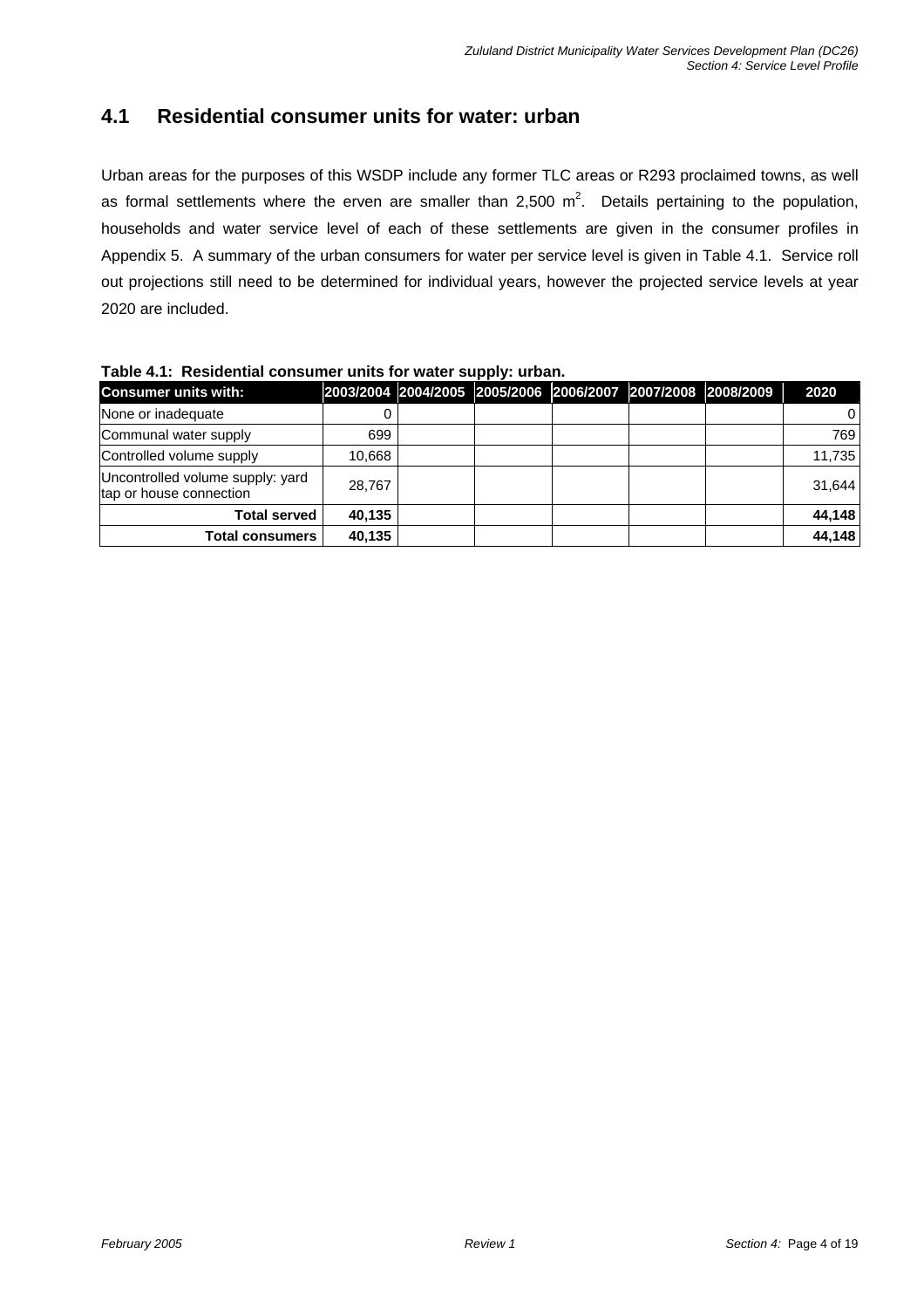#### **4.2 Residential consumer units for water: rural: dense**

There are currently 64 communities within the ZDM that are classified as dense, however the projected population increase changes the number of dense settlements by the year 2020 to 92. The residential dense consumer units for water supply per service level are given in Table 4.2. Details pertaining to the population, households and water service level of each of these settlements are given in the consumer profiles in Appendix 5. Service roll out projections still need to be determined for individual years, however the projected service levels at year 2020 are included.

| <b>Consumer units with:</b>                                 | 2003/2004 | 2004/2005 | .<br>2005/2006 | 2006/2007 | 2007/2008 | 2008/2009 | 2020   |
|-------------------------------------------------------------|-----------|-----------|----------------|-----------|-----------|-----------|--------|
| None or inadequate                                          | 10.278    |           |                |           |           |           |        |
| Communal water supply                                       | 6,719     |           |                |           |           |           | 23,875 |
| Controlled volume supply                                    | 10,488    |           |                |           |           |           | 17,423 |
| Uncontrolled volume supply:<br>vard tap or house connection | 2,377     |           |                |           |           |           | 3,005  |
| <b>Total served</b>                                         | 19,584    |           |                |           |           |           | 44,304 |
| <b>Total consumers</b>                                      | 29,862    |           |                |           |           |           | 44,304 |

**Table 4.2: Residential consumer units for water supply: dense.**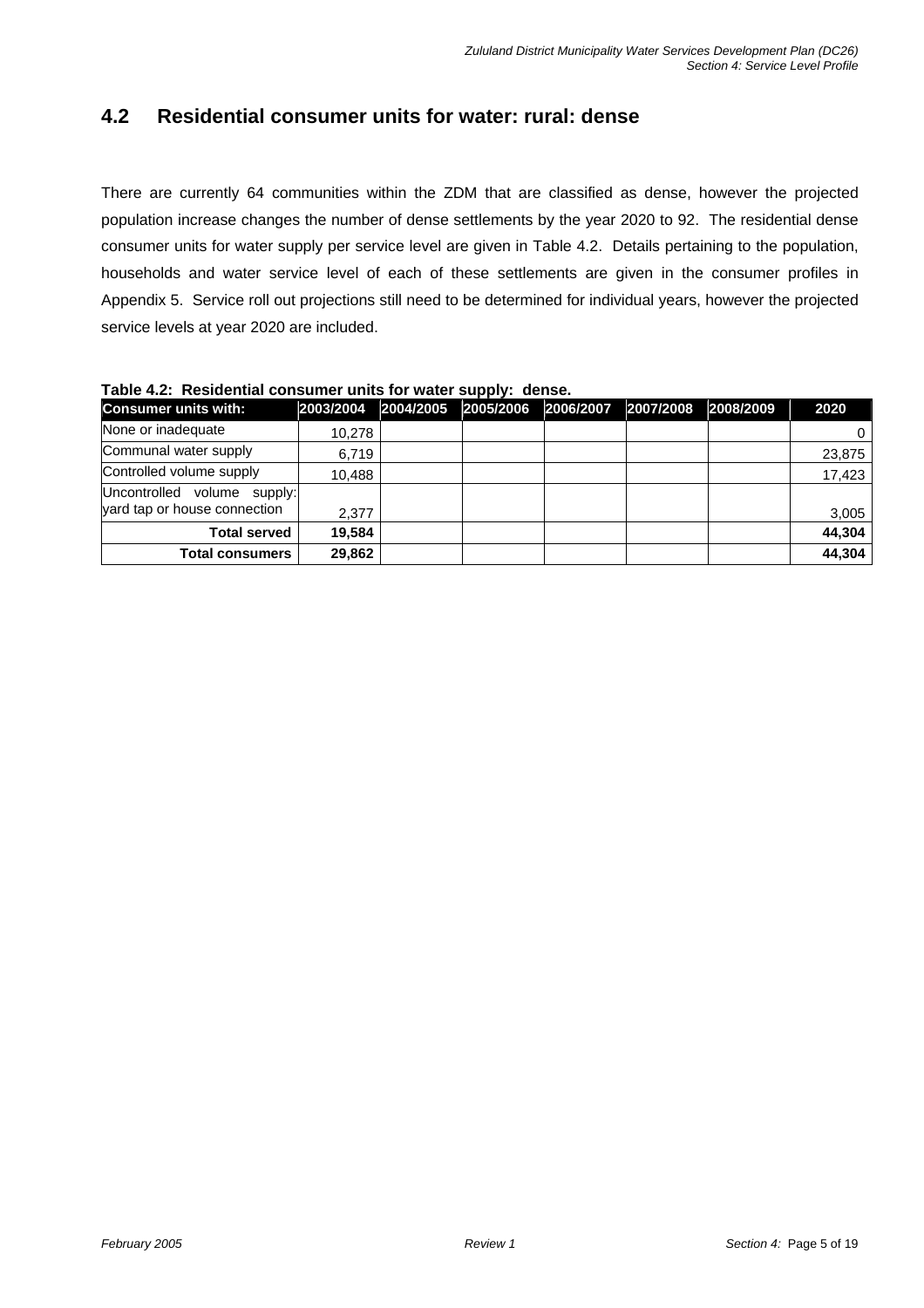#### **4.3 Residential consumer units for water: rural: village**

There are currently 290 communities within the ZDM that are classified as villages, however the projected population increase changes the number of village settlements by the year 2020 to 325. This number includes the removal of those villages that are redefined as dense settlements and the incorporation of the scattered settlements that are redefined as villages. The residential village consumer units for water supply per service level are given in Table 4.3. Details pertaining to the population, households and water service level of each of these settlements are given in the consumer profiles in Appendix 5. Service roll out projections still need to be determined for individual years, however the projected service levels at year 2020 are included.

#### **Table 4.3: Residential consumer units for water supply: village.**

| <b>Consumer units with:</b>                                 | 2003/2004 | 2004/2005 | 2005/2006 | 2006/2007 | 2007/2008 2008/2009 | 2020     |
|-------------------------------------------------------------|-----------|-----------|-----------|-----------|---------------------|----------|
| None or inadequate                                          | 33,860    |           |           |           |                     | $\Omega$ |
| Communal water supply                                       | 3.330     |           |           |           |                     | 40.444   |
| Controlled volume supply                                    | 22,684    |           |           |           |                     | 19,956   |
| Uncontrolled volume supply:<br>vard tap or house connection | 1,854     |           |           |           |                     | 1.646    |
| <b>Total served</b>                                         | 27,868    |           |           |           |                     | 62,046   |
| <b>Total consumers</b>                                      | 61,728    |           |           |           |                     | 62,046   |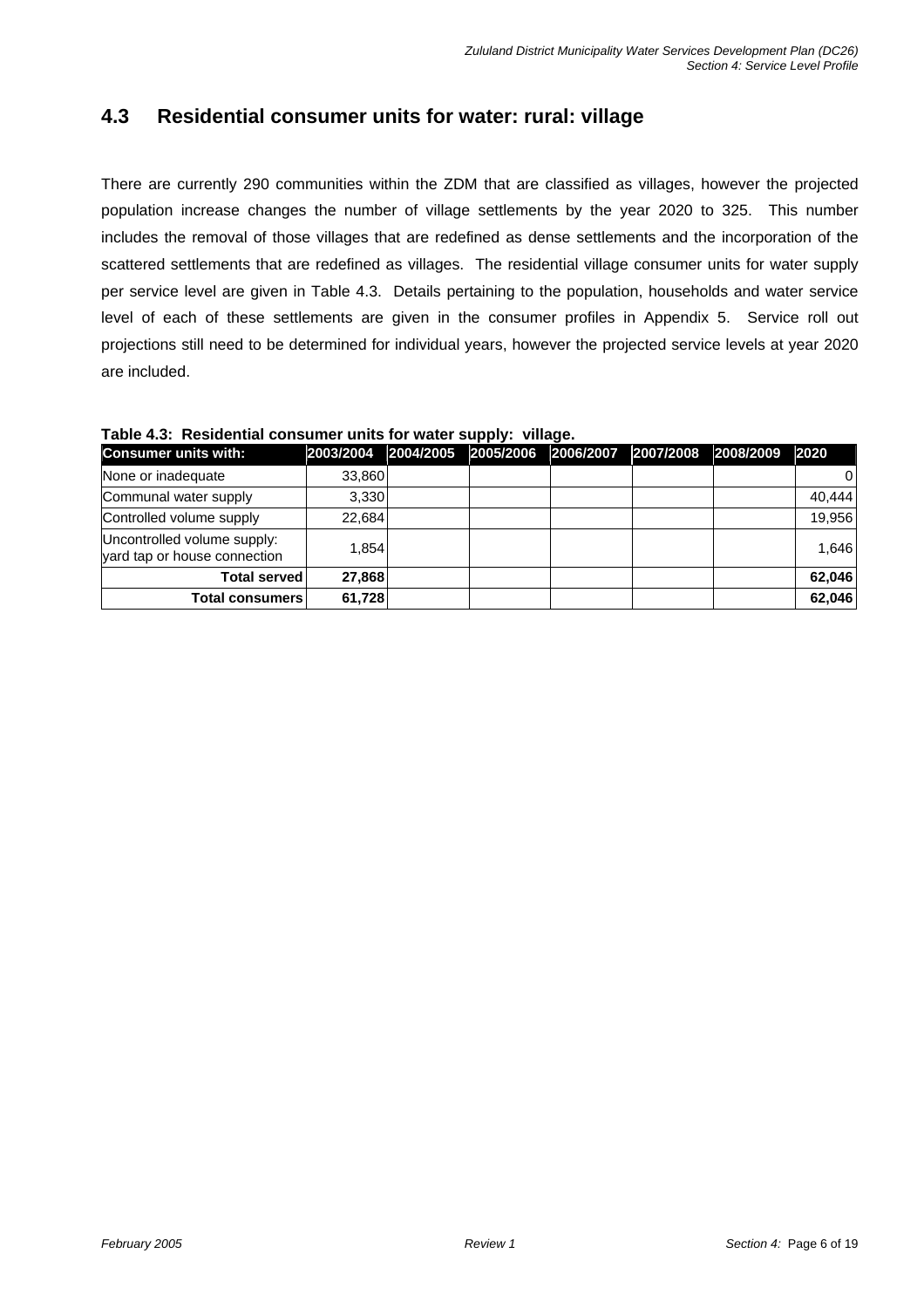#### **4.4 Residential consumer units for water: rural: scattered**

There are currently 547 communities within the ZDM that are classified as scattered, however the projected population increase changes the number of scattered settlements by the year 2020 to 512. This number includes the removal of those scattered settlements that are redefined as village or dense settlements. The residential scattered consumer units for water supply per service level are given in Table 4.4. Details pertaining to the population, households and water service level of each of these settlements are given in the consumer profiles in Appendix 5. Service roll out projections still need to be determined for individual years, however the projected service levels at year 2020 are included.

**Table 4.4: Residential consumer units for water supply: scattered.** 

| <b>Consumer units with:</b>                                 |        |  | 2003/2004 2004/2005 2005/2006 2006/2007 2007/2008 2008/2009 |  | 2020   |
|-------------------------------------------------------------|--------|--|-------------------------------------------------------------|--|--------|
| None or inadequate                                          | 16,197 |  |                                                             |  | 0      |
| Communal water supply                                       | 1,530  |  |                                                             |  | 17.224 |
| Controlled volume supply                                    | 5.789  |  |                                                             |  | 5,454  |
| Uncontrolled volume supply: yard<br>tap or house connection | 289    |  |                                                             |  | 319    |
| <b>Total served</b>                                         | 7,609  |  |                                                             |  | 22,998 |
| Total consumers                                             | 23,806 |  |                                                             |  | 22,998 |

A large number of households located in these settlements currently rely on rudimentary water sources namely, hand pump equipped boreholes, springs (protected & unprotected), rivers and streams. A survival level of service, at 5 litres of potable water per person per day, will be supplied through the rudimentary programme to ensure that in the short-term all communities have access to potable water sources within 1,000 m of their homestead. Although this falls below the national standards, the ultimate objective is to obtain water services to the national basic standard and above. The rudimentary programme will enable the ZDM to spread funding for improved water services to a larger number of consumers.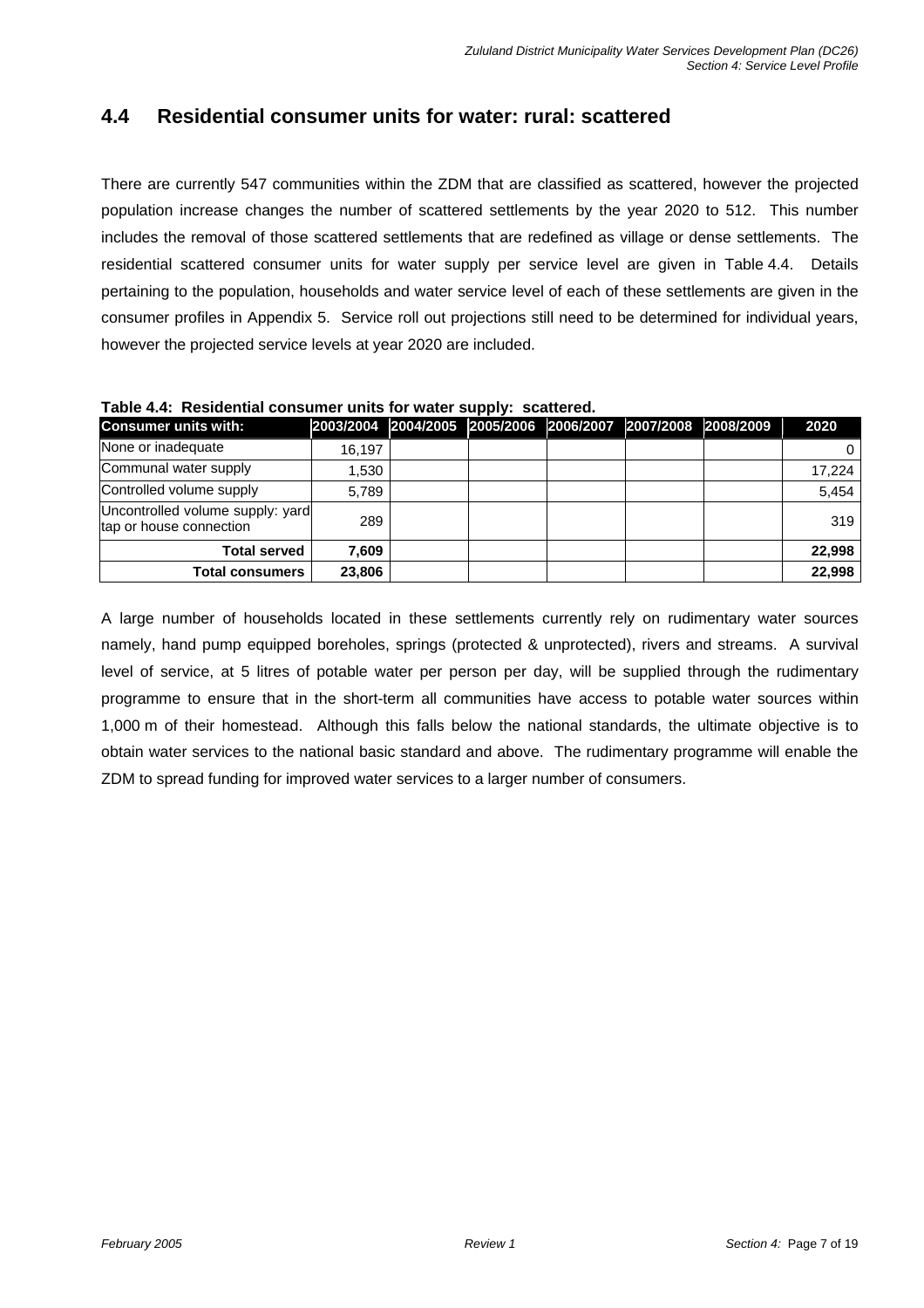### **4.5 Residential consumer units for water: rural: farmland**

There are 106 communities within the ZDM that are classified as farmlands, and this does not change with the year 2020 projected population increase. The residential farmland consumer units for water supply per service level are given in Table 4.5. Details pertaining to the population, households and water service level of each of these settlements are given in the consumer profiles in Appendix 5. Service roll out projections still need to be determined for individual years, however the projected service levels at year 2020 are included.

#### **Table 4.5: Residential consumer units for water supply: farmland.**

| <b>Consumer units with:</b>                                 |        |  | 2003/2004 2004/2005 2005/2006 2006/2007 2007/2008 2008/2009 |  | 2020   |
|-------------------------------------------------------------|--------|--|-------------------------------------------------------------|--|--------|
| None or inadequate                                          | 8.056  |  |                                                             |  | 0      |
| Communal water supply                                       | 755    |  |                                                             |  | 9,674  |
| Controlled volume supply                                    | 1,222  |  |                                                             |  | 1,343  |
| Uncontrolled volume supply:<br>yard tap or house connection |        |  |                                                             |  | 0      |
| <b>Total served</b>                                         | 1.977  |  |                                                             |  | 11.018 |
| <b>Total consumers</b>                                      | 10,033 |  |                                                             |  | 11,018 |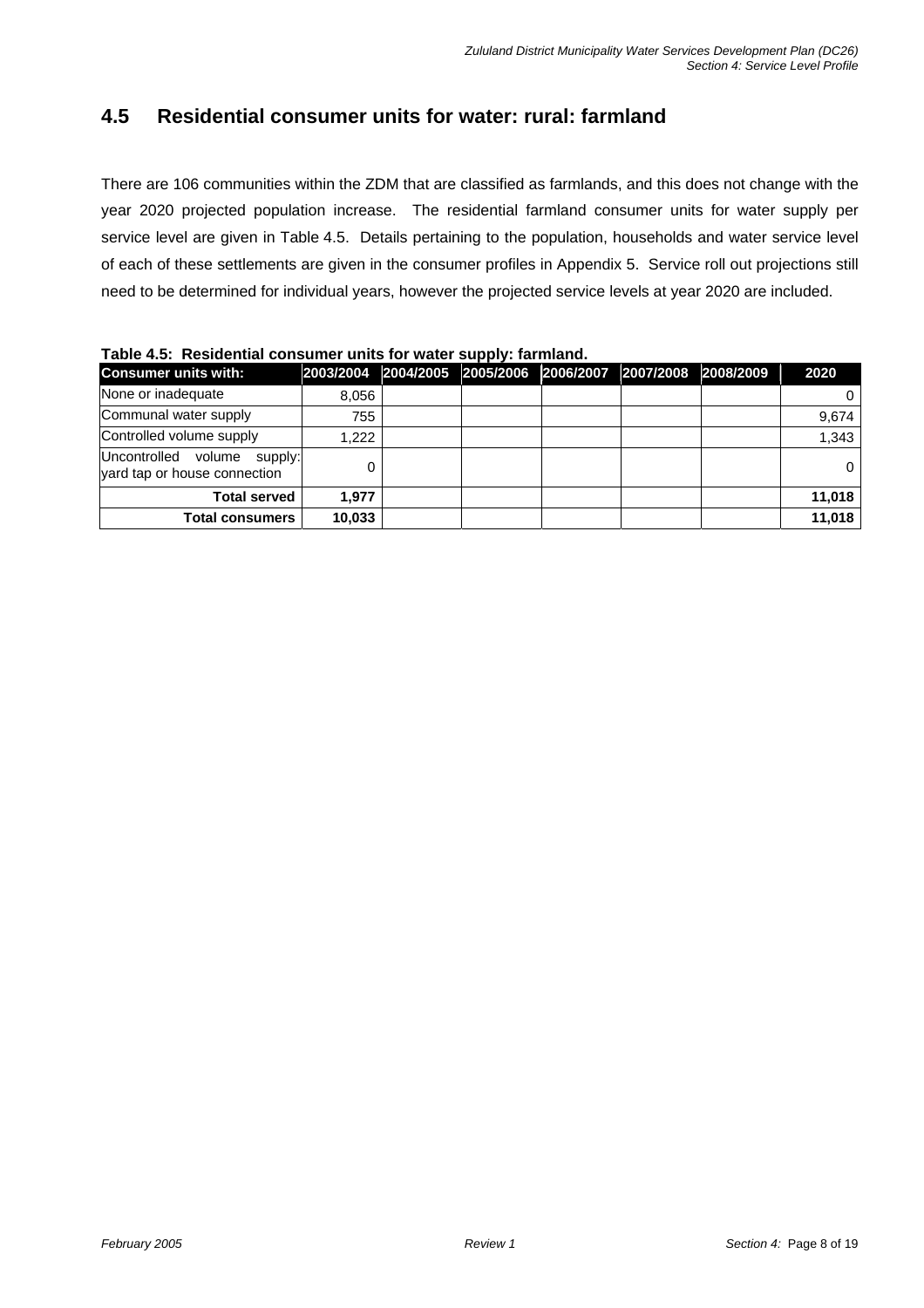### **4.6 Residential consumer units for sanitation: urban**

Urban areas for the purposes of this WSDP include any former TLC areas or R293 proclaimed towns, as well as formal settlements where the erven are smaller than 2,500  $m^2$ . Details pertaining to the population, households and water service level of each of these settlements are given in the consumer profiles in Appendix 5. A summary of the urban consumers for sanitation per service level is given in Table 4.6. Service roll out projections still need to be determined for individual years, however the projected service levels at year 2020 are included.

**Table 4.6: Residential consumer units for sanitation provision: urban.** 

| <b>Consumer units with:</b>                          | 2003/2004 | 2004/2005 2005/2006 | 2006/2007 | 2007/2008 2008/2009 2020 |        |
|------------------------------------------------------|-----------|---------------------|-----------|--------------------------|--------|
| None or inadequate: Pit                              | 751       |                     |           |                          |        |
| None or inadequate: Bucket                           | O         |                     |           |                          |        |
| Consumer installations: On site<br>dry or equivalent |           |                     |           |                          | 826    |
| Consumer installations: Wet                          | 2,566     |                     |           |                          | 2,822  |
| Discharge to WTW                                     | 36,818    |                     |           |                          | 40,500 |
| <b>Total served</b>                                  | 39,384    |                     |           |                          | 43,322 |
| <b>Total consumers</b>                               | 40,135    |                     |           |                          | 44,148 |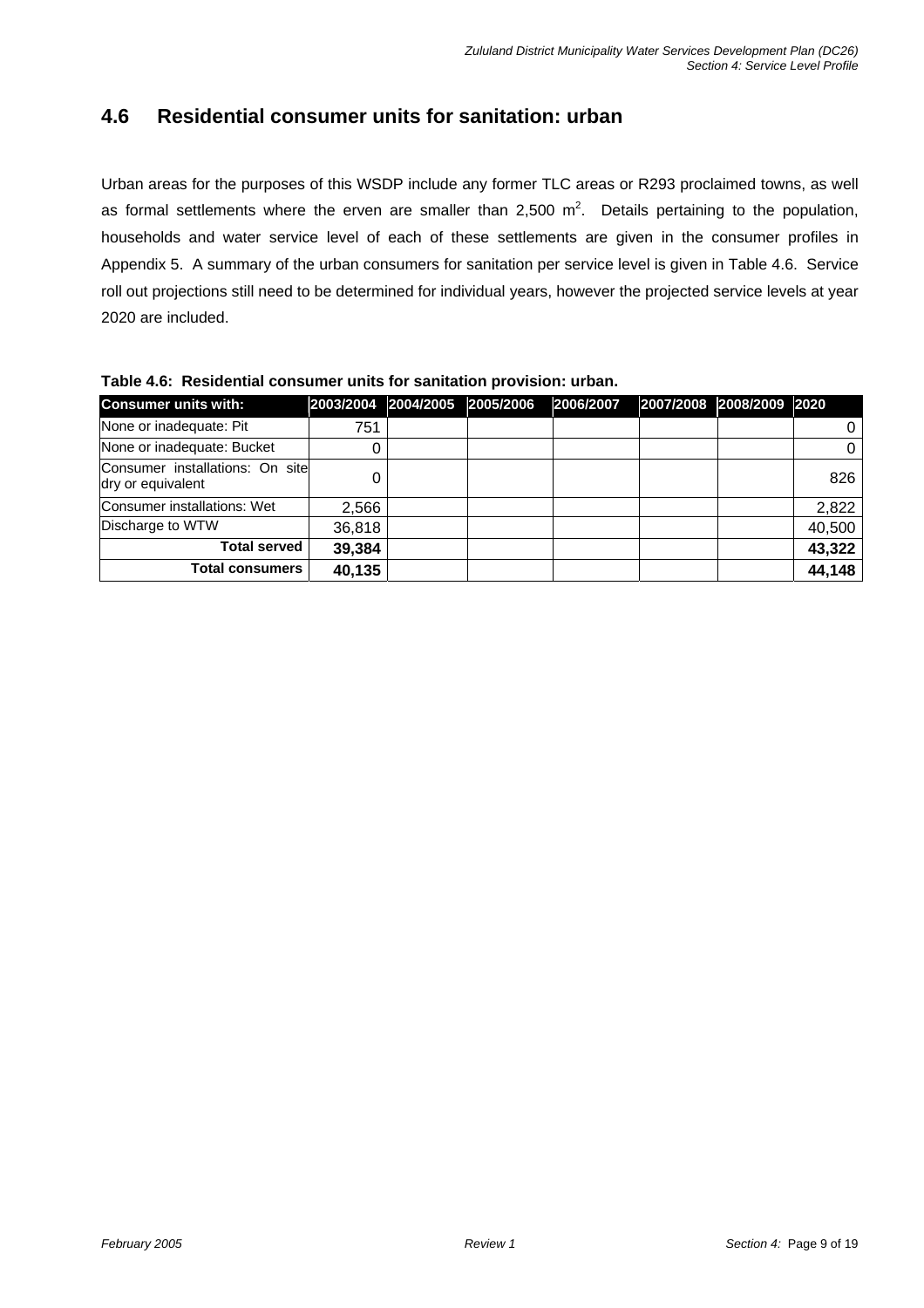### **4.7 Residential consumer units for sanitation: rural: dense**

There are currently 64 communities within the ZDM that are classified as dense, however the projected population increase changes the number of dense settlements by the year 2020 to 92. The residential dense consumer units for sanitation provision per service level are given in Table 4.7. Details pertaining to the population, households and water service level of each of these settlements are given in the consumer profiles in Appendix 5. Service roll out projections still need to be determined for individual years, however the projected service levels at year 2020 are included.

#### **Table 4.7: Residential consumer units for sanitation provision: dense.**

| <b>Consumer units with:</b>                          |        |  | 2003/2004 2004/2005 2005/2006 2006/2007 2007/2008 2008/2009 |  | 2020   |
|------------------------------------------------------|--------|--|-------------------------------------------------------------|--|--------|
| None or inadequate: Pit                              | 28,799 |  |                                                             |  |        |
| None or inadequate: Bucket                           |        |  |                                                             |  |        |
| Consumer installations: On site<br>dry or equivalent | 308    |  |                                                             |  | 43,475 |
| Consumer installations: Wet                          |        |  |                                                             |  |        |
| Discharge to WTW                                     | 755    |  |                                                             |  | 829    |
| <b>Total served</b>                                  | 1,063  |  |                                                             |  | 44,304 |
| <b>Total consumers</b>                               | 29,862 |  |                                                             |  | 44,304 |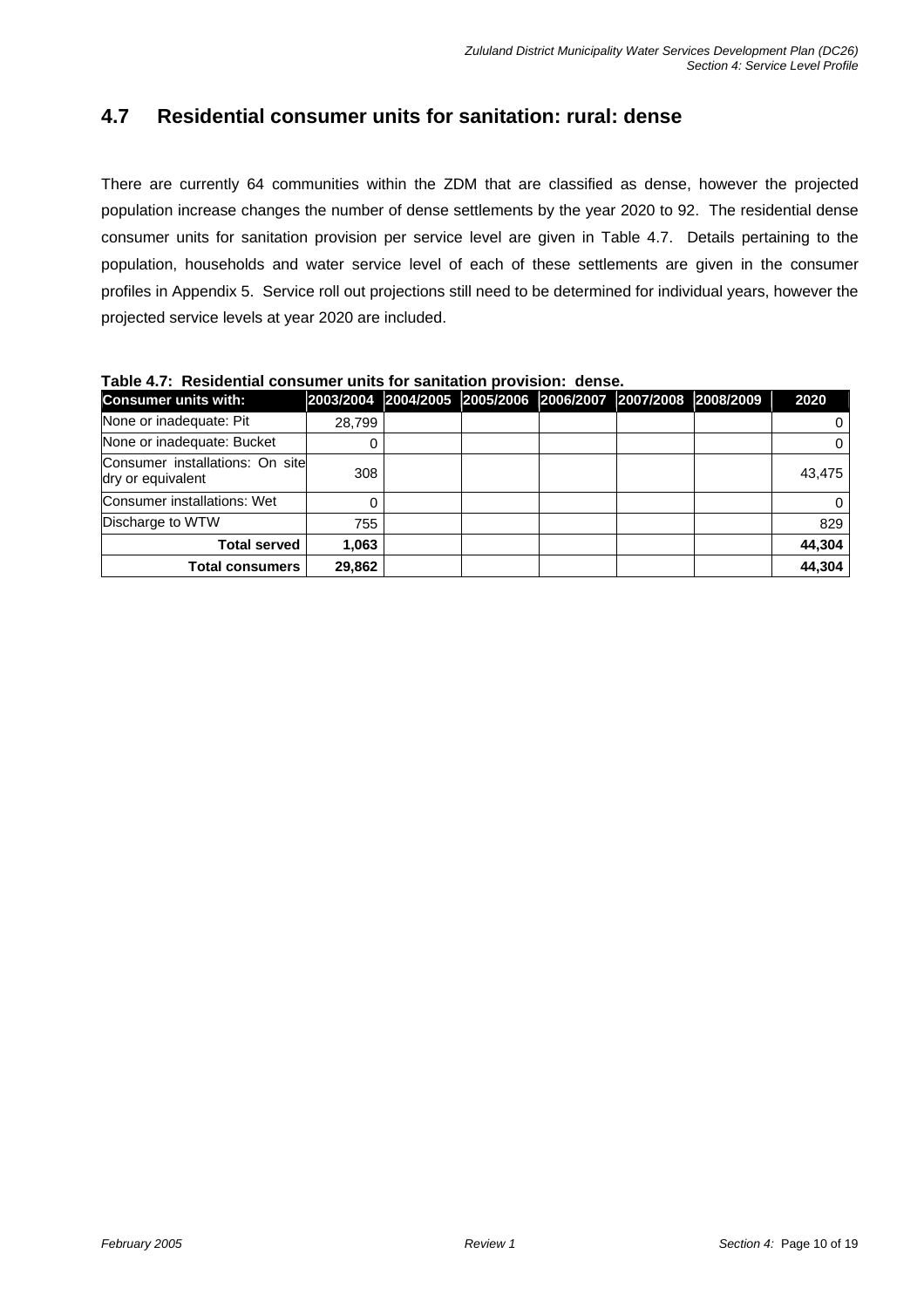### **4.8 Residential consumer units for sanitation: rural: village**

There are currently 290 communities within the ZDM that are classified as villages, however the projected population increase changes the number of village settlements by the year 2020 to 297. This number includes the removal of those villages that are redefined as dense settlements and the incorporation of the scattered settlements that are redefined as villages. The residential village consumer units for sanitation supply per service level are given in Table 4.8. Details pertaining to the population, households and water service level of each of these settlements are given in the consumer profiles in Appendix 5. Service roll out projections still need to be determined for individual years, however the projected service levels at year 2020 are included.

#### **Table 4.8: Residential consumer units for sanitation provision: village.**

| <b>Consumer units with:</b>                          |        |  | 2003/2004 2004/2005 2005/2006 2006/2007 2007/2008 2008/2009 |  | 2020     |
|------------------------------------------------------|--------|--|-------------------------------------------------------------|--|----------|
| None or inadequate: Pit                              | 59,674 |  |                                                             |  | 0        |
| None or inadequate: Bucket                           |        |  |                                                             |  | 60,534   |
| Consumer installations: On site dry<br>or equivalent | .233   |  |                                                             |  | 1,353    |
| Consumer installations: Wet                          | 821    |  |                                                             |  | 158      |
| Discharge to WTW                                     |        |  |                                                             |  | $\Omega$ |
| Total served l                                       | 2,054  |  |                                                             |  | 1,512    |
| Total consumers                                      | 61,728 |  |                                                             |  | 62,046   |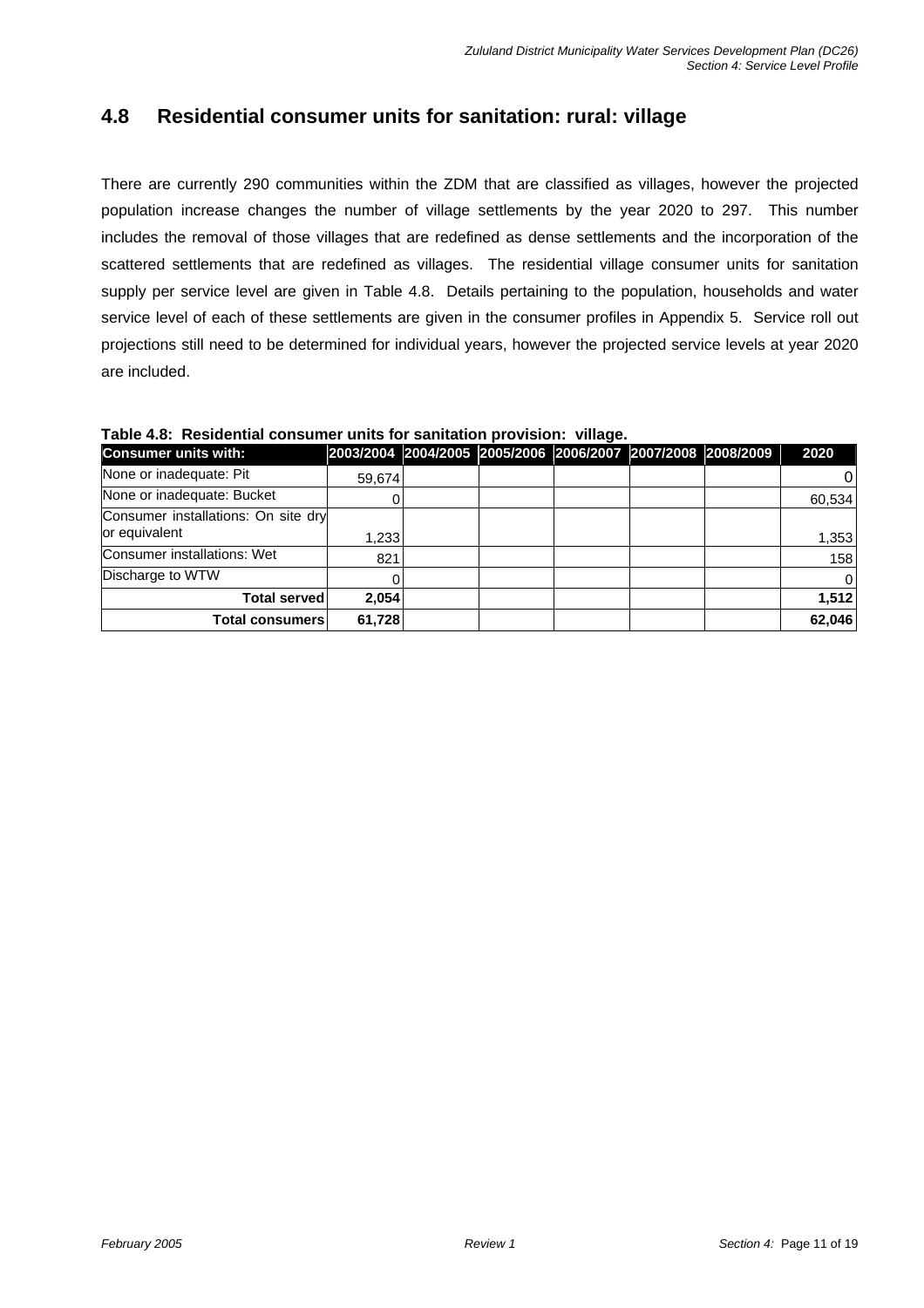### **4.9 Residential consumer units for sanitation: rural: scattered**

There are currently 547 communities within the ZDM that are classified as scattered, however the projected population increase changes the number of scattered settlements by the year 2020 to 512. This number includes the removal of those scattered settlements that are redefined as village or dense settlements. The residential scattered consumer units for sanitation provision per service level are given in Table 4.9. Details pertaining to the population, households and water service level of each of these settlements are given in the consumer profiles in Appendix 5. Service roll out projections still need to be determined for individual years, however the projected service levels at year 2020 are included.

#### **Table 4.9: Residential consumer units for sanitation provision: scattered.**

| <b>Consumer units with:</b>                          |        |  | 2003/2004 2004/2005 2005/2006 2006/2007 2007/2008 2008/2009 |  | 2020   |
|------------------------------------------------------|--------|--|-------------------------------------------------------------|--|--------|
| None or inadequate: Pit                              | 22,895 |  |                                                             |  |        |
| None or inadequate: Bucket                           |        |  |                                                             |  |        |
| Consumer installations: On site dry<br>or equivalent | 612    |  |                                                             |  | 22,670 |
| Consumer installations: Wet                          | 278    |  |                                                             |  | 306    |
| Discharge to WTW                                     | 20     |  |                                                             |  | 22     |
| <b>Total served</b>                                  | 910    |  |                                                             |  | 22,998 |
| <b>Total consumers</b>                               | 23,806 |  |                                                             |  | 22,998 |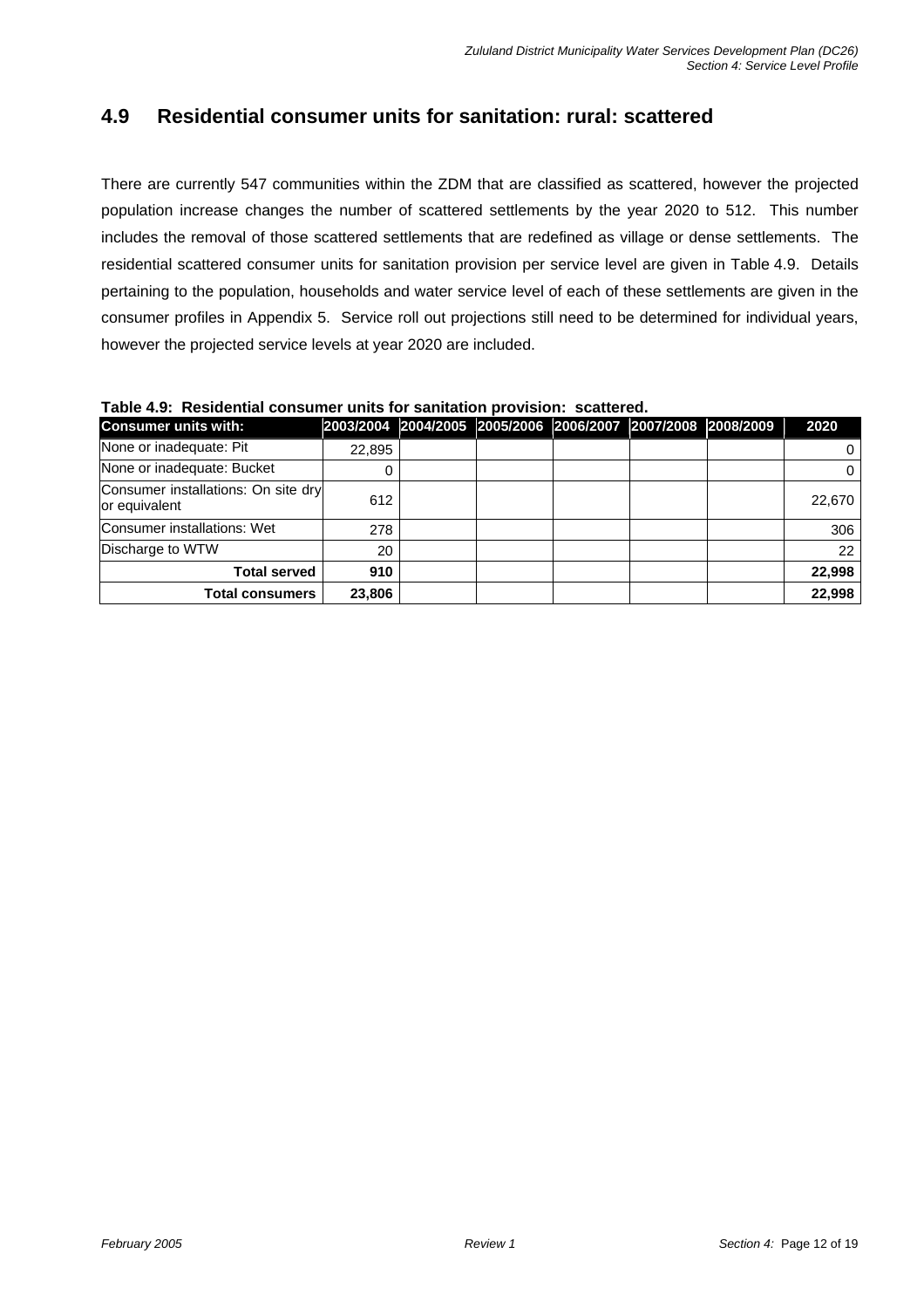### **4.10 Residential consumer units for sanitation: rural: farmland**

There are 106 communities within the ZDM that are classified as farmlands, and this does not change with the year 2020 projected population increase. The residential farmland consumer units for sanitation provision per service level are given in Table 4.10. Details pertaining to the population, households and water service level of each of these settlements are given in the consumer profiles in Appendix 5. Service roll out projections still need to be determined for individual years, however the projected service levels at year 2020 are included.

**Total served 3 11,018 Total consumers 10,033 11,018**

| TADIC 4.TV. TVCSIUCHUAI CONSUNICI UNIUS IOI SANIIAUON DIOVISION. TANINANU. |        |  |  |                                                             |  |  |        |  |  |  |  |
|----------------------------------------------------------------------------|--------|--|--|-------------------------------------------------------------|--|--|--------|--|--|--|--|
| <b>Consumer units with:</b>                                                |        |  |  | 2003/2004 2004/2005 2005/2006 2006/2007 2007/2008 2008/2009 |  |  | 2020   |  |  |  |  |
| None or inadequate: Pit                                                    | 10.030 |  |  |                                                             |  |  |        |  |  |  |  |
| None or inadequate: Bucket                                                 |        |  |  |                                                             |  |  |        |  |  |  |  |
| Consumer installations: Onl<br>site dry or equivalent                      |        |  |  |                                                             |  |  | 11,018 |  |  |  |  |
| Consumer installations: Wet                                                |        |  |  |                                                             |  |  |        |  |  |  |  |
| Discharge to WTW                                                           |        |  |  |                                                             |  |  |        |  |  |  |  |

**Table 4.10: Residential consumer units for sanitation provision: farmland.**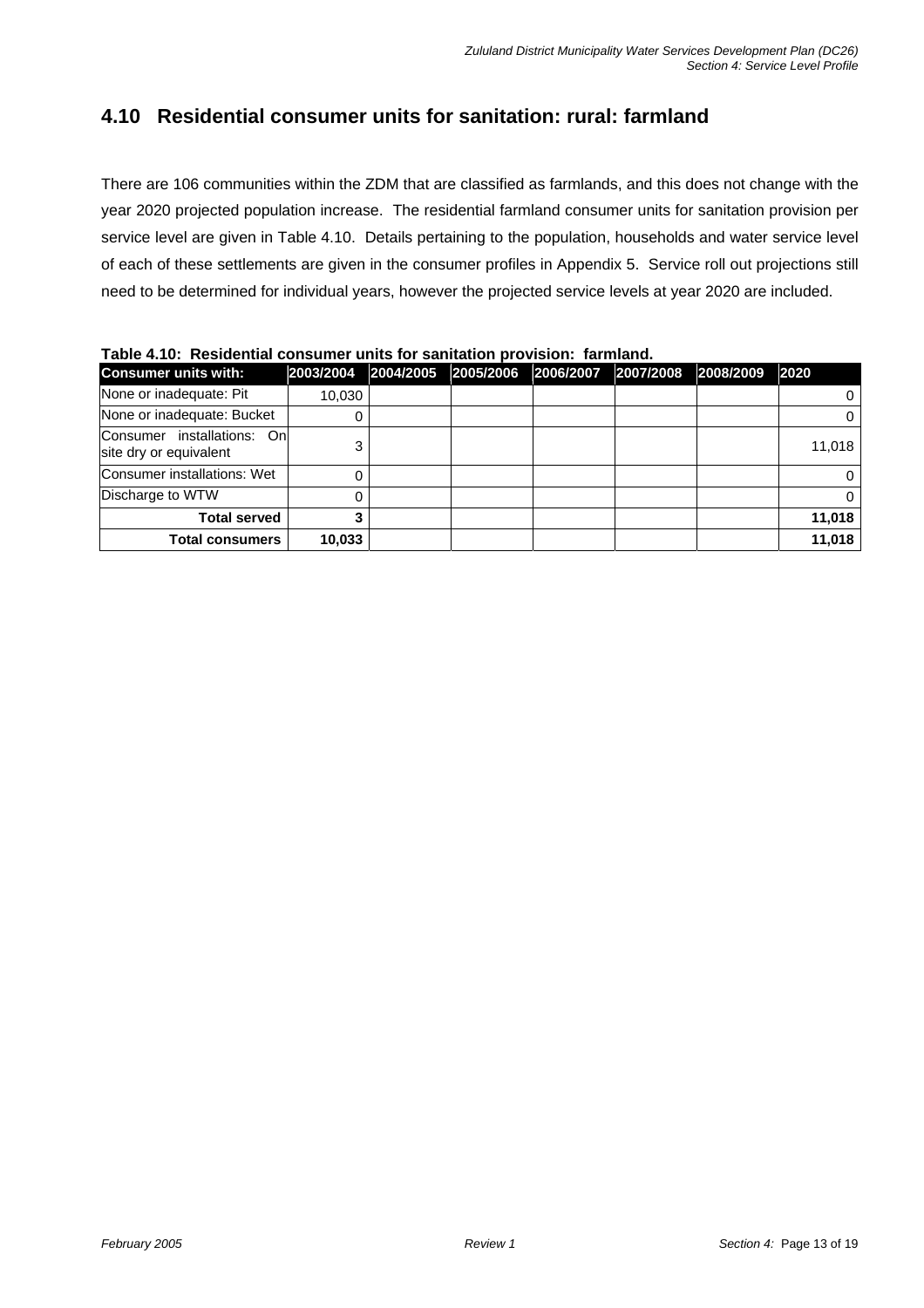# **4.11 Public institutions and 'dry' industries: urban**

Businesses and commercial consumers are located in the towns and the impact on the ZDM in terms of water services has been taken into account when considering the residential requirements for the urban areas. Details of the individual public institutions are given in the consumer profiles in Appendix 5. All these consumers obtain fully treated uncontrolled volumes of water. A list of the known urban public institutions is given in Table 4.11.

| <b>Public amenities</b> | <b>Time frame</b> | No. of            | No. of consumer units with access to: |                           |                                    |                                      |  |  |  |  |
|-------------------------|-------------------|-------------------|---------------------------------------|---------------------------|------------------------------------|--------------------------------------|--|--|--|--|
| consumer types          |                   | consumer<br>units | None or<br>inadequate                 | <b>Communal</b><br>supply | <b>Controlled</b><br>volume supply | <b>Uncontrolled</b><br>volume supply |  |  |  |  |
| Police stations         | Prior 1           | 11                | 0                                     | 0                         | 0                                  | 11                                   |  |  |  |  |
|                         | Current           | 11                | 0                                     | $\mathcal{O}$             | 0                                  | 11                                   |  |  |  |  |
|                         | 5 years           | 11                | 0                                     | $\mathcal{O}$             | 0                                  | 11                                   |  |  |  |  |
| Magistrate offices      | Prior 1           | 0                 | 0                                     | 0                         | 0                                  | 0                                    |  |  |  |  |
|                         | Current           | 0                 | $\Omega$                              | $\overline{O}$            | 0                                  | 0                                    |  |  |  |  |
|                         | 5 years           | $\Omega$          | $\Omega$                              | $\Omega$                  | $\Omega$                           | $\Omega$                             |  |  |  |  |
| <b>Businesses</b>       | Prior 1           | Unknown           | Unknown                               | Unknown                   | Unknown                            | Unknown                              |  |  |  |  |
|                         | Current           | Unknown           | Unknown                               | Unknown                   | Unknown                            | Unknown                              |  |  |  |  |
|                         | 5 years           | Unknown           | Unknown                               | Unknown                   | Unknown                            | Unknown                              |  |  |  |  |
| "Dry" industries        | Prior 1           | Unknown           | Unknown                               | Unknown                   | Unknown                            | Unknown                              |  |  |  |  |
|                         | Current           | Unknown           | Unknown                               | Unknown                   | Unknown                            | Unknown                              |  |  |  |  |
|                         | 5 years           | Unknown           | Unknown                               | Unknown                   | Unknown                            | Unknown                              |  |  |  |  |
| Office buildings        | Prior 1           | Unknown           | Unknown                               | Unknown                   | Unknown                            | Unknown                              |  |  |  |  |
|                         | Current           | Unknown           | Unknown                               | Unknown                   | Unknown                            | Unknown                              |  |  |  |  |
|                         | 5 years           | Unknown           | Unknown                               | Unknown                   | Unknown                            | Unknown                              |  |  |  |  |
| Garages                 | Prior 1           | Unknown           | Unknown                               | Unknown                   | Unknown                            | Unknown                              |  |  |  |  |
|                         | Current           | Unknown           | Unknown                               | Unknown                   | Unknown                            | Unknown                              |  |  |  |  |
|                         | 5 years           | Unknown           | Unknown                               | Unknown                   | Unknown                            | Unknown                              |  |  |  |  |
| Prisons                 | Prior 1           | 2                 | 0                                     | 0                         | 0                                  | 2                                    |  |  |  |  |
|                         | Current           | $\overline{2}$    | 0                                     | $\mathcal{O}$             | 0                                  | $\overline{2}$                       |  |  |  |  |
|                         | 5 years           | $\overline{2}$    | 0                                     | $\mathcal{O}$             | 0                                  | $\overline{2}$                       |  |  |  |  |
| Schools                 | Prior 1           | $\overline{33}$   | 0                                     | 0                         | 0                                  | $\overline{33}$                      |  |  |  |  |
|                         | Current           | 33                | 0                                     | 0                         | 0                                  | 33                                   |  |  |  |  |
|                         | 5 years           | 33                | 0                                     | 0                         | 0                                  | 33                                   |  |  |  |  |
| Hospitals               | Prior 1           | 10                | 0                                     | 0                         | 0                                  | 10                                   |  |  |  |  |
|                         | Current           | 10                | 0                                     | 0                         | 0                                  | 10                                   |  |  |  |  |
|                         | 5 years           | 10                | 0                                     | 0                         | 0                                  | 10                                   |  |  |  |  |
| Clinics                 | Prior 1           | 6                 | 0                                     | $\overline{O}$            | 0                                  | 6                                    |  |  |  |  |
|                         | Current           | 6                 | 0                                     | $\overline{O}$            | 0                                  | 6                                    |  |  |  |  |
|                         | 5 years           | 6                 | $\Omega$                              | $\Omega$                  | $\Omega$                           | 6                                    |  |  |  |  |
| Crèches                 | Prior 1           | Unknown           | Unknown                               | Unknown                   | Unknown                            | Unknown                              |  |  |  |  |
|                         | Current           | Unknown           | Unknown                               | Unknown                   | Unknown                            | Unknown                              |  |  |  |  |
|                         | 5 years           | Unknown           | Unknown                               | Unknown                   | Unknown                            | Unknown                              |  |  |  |  |
| Municipal buildings     | Prior 1           | 6                 | 0                                     | 0                         | 0                                  | 6                                    |  |  |  |  |
|                         | Current           | 6                 | 0                                     | $\mathcal{O}$             | 0                                  | 6                                    |  |  |  |  |
|                         | 5 years           | 6                 | 0                                     | 0                         | 0                                  | 6                                    |  |  |  |  |
| <b>Total</b>            | Prior 1           | 68                | 0                                     | 0                         | 0                                  | 68                                   |  |  |  |  |
|                         | <b>Current</b>    | 68                | 0                                     | 0                         | 0                                  | 68                                   |  |  |  |  |
|                         | 5 years           | 68                | 0                                     | 0                         | 0                                  | 68                                   |  |  |  |  |

**Table 4.11: Public institution consumer units for water supply: urban.** 

In addition there are a further 14 mobile clinic points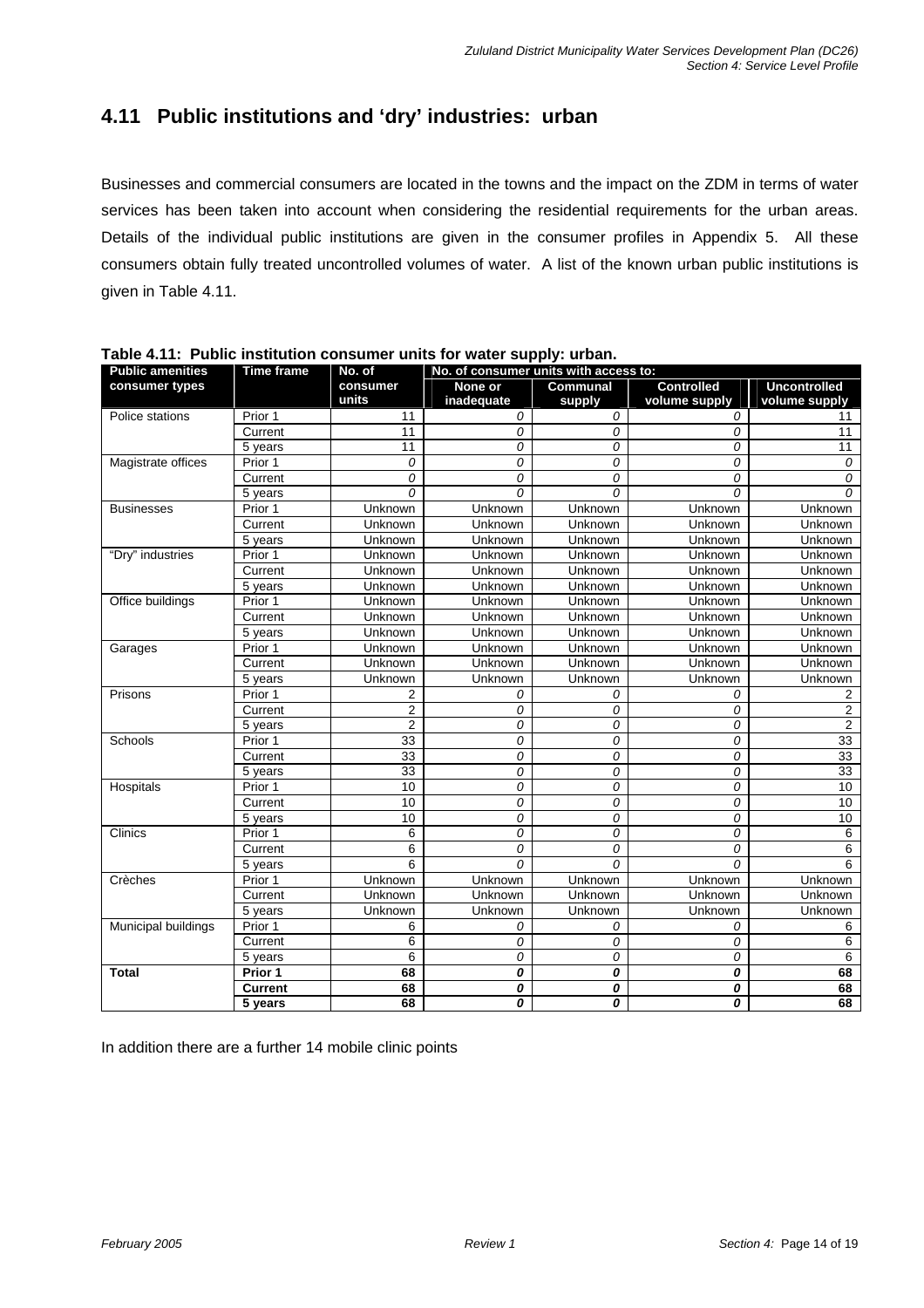# **4.12 Public institutions and 'dry' industries: rural**

Businesses and commercial consumers are located in the towns and the impact on the ZDM in terms of water services has been taken into account when considering the residential requirements for the urban areas. Details of the individual public institutions are given in the consumer profiles in Appendix 5. A list of the known rural public institutions is given in Table 4.12.

| <b>Public amenities</b> | <b>Time</b>    | No. of consumer | 100<br>No. of consumer units with access to: |                    |                                    |                                      |  |  |  |  |
|-------------------------|----------------|-----------------|----------------------------------------------|--------------------|------------------------------------|--------------------------------------|--|--|--|--|
| consumer types          | frame          | units           | None or<br>inadequate                        | Communal<br>supply | <b>Controlled</b><br>volume supply | <b>Uncontrolled</b><br>volume supply |  |  |  |  |
| Police stations         | Prior 1        | 3               | 0                                            | 0                  | 3                                  | 0                                    |  |  |  |  |
|                         | Current        | 3               | 0                                            | $\Omega$           | 3                                  | 0                                    |  |  |  |  |
|                         | 5 years        | 3               | 0                                            | 0                  | 3                                  | 0                                    |  |  |  |  |
| Magistrate offices      | Prior 1        | 0               | 0                                            | 0                  | 0                                  | 0                                    |  |  |  |  |
|                         | Current        | 0               | 0                                            | 0                  | 0                                  | 0                                    |  |  |  |  |
|                         | 5 years        | 0               | $\Omega$                                     | $\Omega$           | 0                                  | 0                                    |  |  |  |  |
| <b>Businesses</b>       | Prior 1        | Unknown         | Unknown                                      | Unknown            | Unknown                            | Unknown                              |  |  |  |  |
|                         | Current        | Unknown         | Unknown                                      | Unknown            | Unknown                            | Unknown                              |  |  |  |  |
|                         | 5 years        | Unknown         | Unknown                                      | Unknown            | Unknown                            | Unknown                              |  |  |  |  |
| "Dry" industries        | Prior 1        | 0               | 0                                            | 0                  | 0                                  | 0                                    |  |  |  |  |
|                         | Current        | 0               | 0                                            | 0                  | 0                                  | 0                                    |  |  |  |  |
|                         | 5 years        | 0               | 0                                            | 0                  | 0                                  | 0                                    |  |  |  |  |
| Office buildings        | Prior 1        | 0               | 0                                            | 0                  | 0                                  | 0                                    |  |  |  |  |
|                         | Current        | 0               | 0                                            | 0                  | 0                                  | 0                                    |  |  |  |  |
|                         | 5 years        | 0               | 0                                            | $\Omega$           | 0                                  | 0                                    |  |  |  |  |
| Garages                 | Prior 1        | Unknown         | Unknown                                      | Unknown            | Unknown                            | Unknown                              |  |  |  |  |
|                         | Current        | Unknown         | Unknown                                      | Unknown            | Unknown                            | Unknown                              |  |  |  |  |
|                         | 5 years        | Unknown         | Unknown                                      | Unknown            | Unknown                            | Unknown                              |  |  |  |  |
| Prisons                 | Prior 1        | 0               | 0                                            | 0                  | 0                                  | 0                                    |  |  |  |  |
|                         | Current        | 0               | 0                                            | 0                  | 0                                  | 0                                    |  |  |  |  |
|                         | 5 years        | 0               | 0                                            | 0                  | 0                                  | 0                                    |  |  |  |  |
| Schools                 | Prior 1        | 686             | 0                                            | 0                  | 686                                | 0                                    |  |  |  |  |
|                         | Current        | 686             | 0                                            | 0                  | 686                                | 0                                    |  |  |  |  |
|                         | 5 years        | 686             | 0                                            | 0                  | 686                                | 0                                    |  |  |  |  |
| Hospitals               | Prior 1        | 8               | 0                                            | 0                  | 8                                  | 0                                    |  |  |  |  |
|                         | Current        | 8               | 0                                            | 0                  | 8                                  | 0                                    |  |  |  |  |
|                         | 5 years        | 8               | 0                                            | 0                  | 8                                  | 0                                    |  |  |  |  |
| Clinics                 | Prior 1        | 44              | 0                                            | 0                  | 44                                 | 0                                    |  |  |  |  |
|                         | Current        | 44              | 0                                            | 0                  | 44                                 | 0                                    |  |  |  |  |
|                         | 5 years        | 44              | $\Omega$                                     | $\Omega$           | 44                                 | $\Omega$                             |  |  |  |  |
| Crèches                 | Prior 1        | Unknown         | Unknown                                      | Unknown            | Unknown                            | <b>Unknown</b>                       |  |  |  |  |
|                         | Current        | Unknown         | Unknown                                      | Unknown            | Unknown                            | Unknown                              |  |  |  |  |
|                         | 5 years        | Unknown         | Unknown                                      | Unknown            | Unknown                            | Unknown                              |  |  |  |  |
| Municipal               | Prior 1        |                 |                                              |                    |                                    |                                      |  |  |  |  |
| buildings               | Current        |                 |                                              |                    |                                    |                                      |  |  |  |  |
|                         | 5 years        |                 |                                              |                    |                                    |                                      |  |  |  |  |
| <b>Total</b>            | Prior 1        | 741             | 0                                            | 0                  | 741                                | 0                                    |  |  |  |  |
|                         | <b>Current</b> | 741             | 0                                            | 0                  | 741                                | 0                                    |  |  |  |  |
|                         | 5 years        | 741             | 0                                            | 0                  | 741                                | 0                                    |  |  |  |  |

**Table 4.12: Public institution consumer units for water supply: rural.**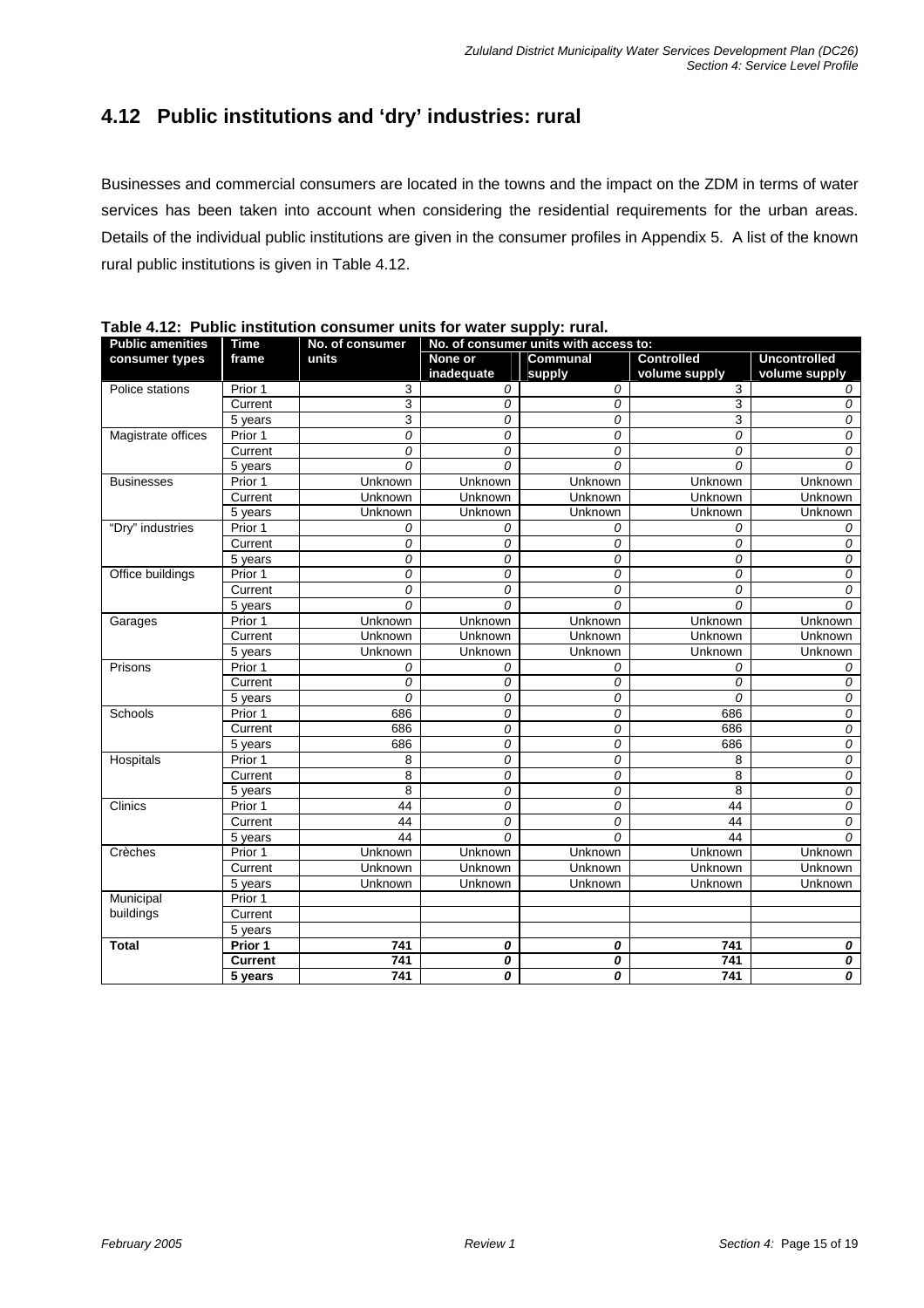# **4.13 Wet Industries: urban and rural**

There is a weak industrial base within the region, therefore industrial water use has not been considered in this document. Further detail will be obtained in a future review of the WSDP to complete Table 4.13.

|                     | <b>TAMIO</b> TITU. TIUL MUUUCI J UUMUUTUI UMILU TUI MULUI UUPPIJI UHUUMI |                   |                 |     |                      |                    |                         |                |                                         |  |  |  |  |
|---------------------|--------------------------------------------------------------------------|-------------------|-----------------|-----|----------------------|--------------------|-------------------------|----------------|-----------------------------------------|--|--|--|--|
| List individual     | <b>Time</b>                                                              | <b>Monthly</b>    | <b>Pressure</b> |     | <b>Water quality</b> |                    | <b>Reliability</b>      | <b>Billing</b> |                                         |  |  |  |  |
| "wet"<br>industries | frame                                                                    | water use<br>(kl) | (kPa)           | Raw | <b>Filtered</b>      | <b>Chlorinated</b> | <b>Fully</b><br>treated |                | system<br>(metered<br>c/KI<br>٠<br>VAT) |  |  |  |  |
|                     | 2002/2003                                                                |                   |                 |     |                      |                    |                         |                |                                         |  |  |  |  |
|                     | 2003/2004                                                                |                   |                 |     |                      |                    |                         |                |                                         |  |  |  |  |
|                     | 5 years                                                                  |                   |                 |     |                      |                    |                         |                |                                         |  |  |  |  |
|                     | 2002/2003                                                                |                   |                 |     |                      |                    |                         |                |                                         |  |  |  |  |
|                     | 2003/2004                                                                |                   |                 |     |                      |                    |                         |                |                                         |  |  |  |  |
|                     | 5 years                                                                  |                   |                 |     |                      |                    |                         |                |                                         |  |  |  |  |
|                     | 2002/2003                                                                |                   |                 |     |                      |                    |                         |                |                                         |  |  |  |  |
|                     | 2003/2004                                                                |                   |                 |     |                      |                    |                         |                |                                         |  |  |  |  |
|                     | 5 years                                                                  |                   |                 |     |                      |                    |                         |                |                                         |  |  |  |  |
|                     | 2002/2003                                                                |                   |                 |     |                      |                    |                         |                |                                         |  |  |  |  |
|                     | 2003/2004                                                                |                   |                 |     |                      |                    |                         |                |                                         |  |  |  |  |
|                     | 5 years                                                                  |                   |                 |     |                      |                    |                         |                |                                         |  |  |  |  |
| <b>Total</b>        | 2002/2003                                                                |                   |                 |     |                      |                    |                         |                |                                         |  |  |  |  |
|                     | 2003/2004                                                                |                   |                 |     |                      |                    |                         |                |                                         |  |  |  |  |
|                     | 5 years                                                                  |                   |                 |     |                      |                    |                         |                |                                         |  |  |  |  |

**Table 4.13: Wet industry consumer units for water supply: urban.**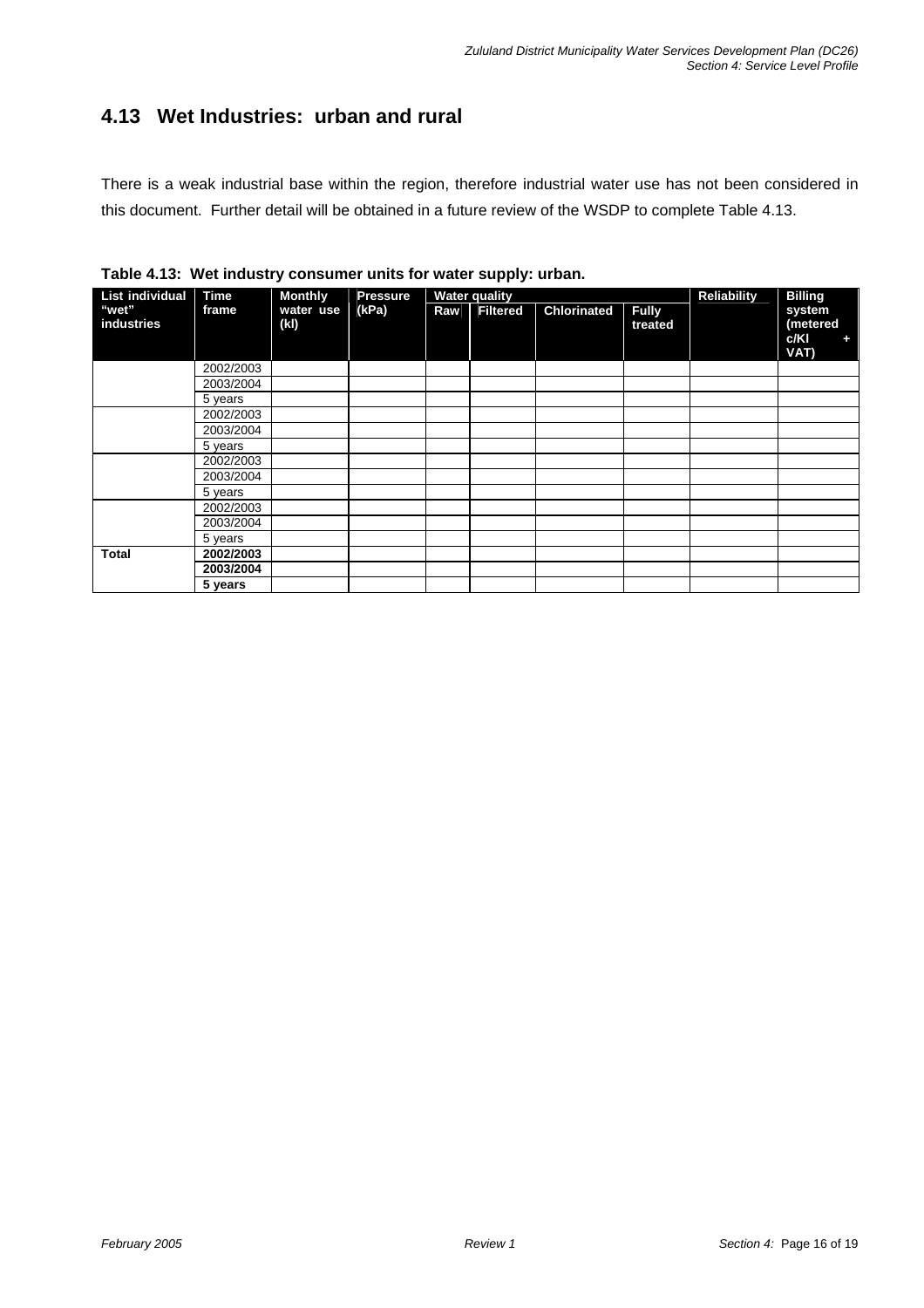### **4.14 'Raw' water consumers: urban and rural**

There do not appear to be any raw water consumers in the ZDM, other than those not supplied with adequate water services i.e. the backlog. All water supplied is passed through a treatment facility.

|                            |               |                                    | rable 4.14. Naw water consumer units for water supply. |                      |                      |              |               |                                    |                                |  |
|----------------------------|---------------|------------------------------------|--------------------------------------------------------|----------------------|----------------------|--------------|---------------|------------------------------------|--------------------------------|--|
| "Raw"<br>water<br>consumer | Time<br>frame | <b>Monthly</b><br>water use<br>(k) | <b>Pressure</b><br>(kPa)                               | <b>Water quality</b> |                      |              | <b>Tariff</b> | <b>Reliability</b><br>(inadequate) | <b>Billing</b><br>system       |  |
|                            |               |                                    |                                                        | Raw                  | <b>Filter-</b><br>ed | <b>Other</b> | (R/k)         | adequate<br>special<br>treatment)  | (none<br>flat rate<br>metered) |  |
|                            | Prior 1       |                                    |                                                        |                      |                      |              |               |                                    |                                |  |
|                            | Current       |                                    |                                                        |                      |                      |              |               |                                    |                                |  |
|                            | 5 vears       |                                    |                                                        |                      |                      |              |               |                                    |                                |  |
| <b>Total</b>               | Prior 1       |                                    |                                                        |                      |                      |              |               |                                    |                                |  |
|                            | Current       |                                    |                                                        |                      |                      |              |               |                                    |                                |  |
|                            | 5 years       |                                    |                                                        |                      |                      |              |               |                                    |                                |  |

**Table 4.14: Raw water consumer units for water supply.**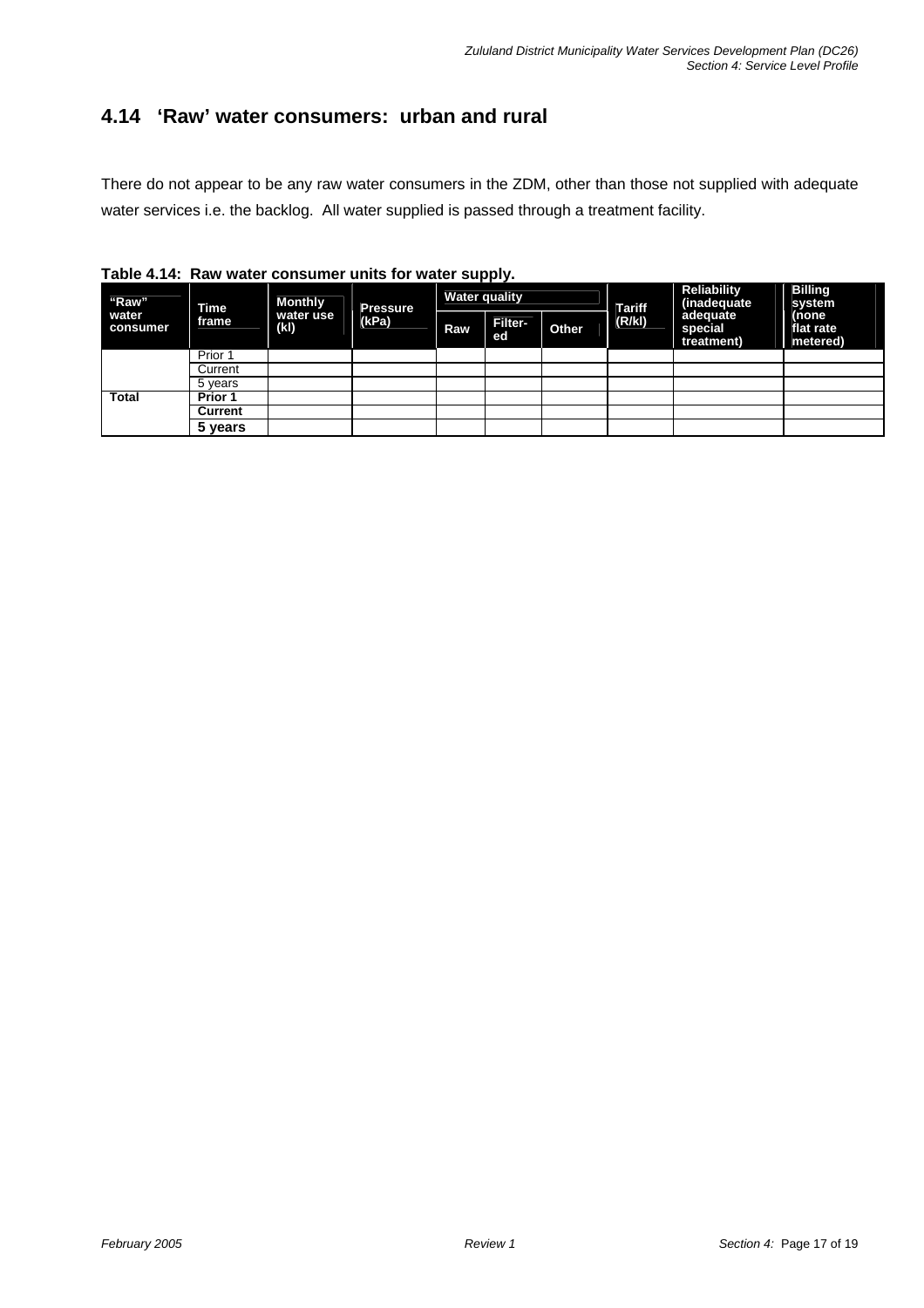### **4.15 Industrial consumer units for sanitation: urban and rural**

No industry discharges wastewater directly into the river system. All wastewater passes through the WWTWs prior to discharge at the requisite standards. However, detailed data on the effluent received from industrial consumers still needs to be obtained in order to complete Table 4.15. This will be completed in a subsequent review.

**Industry frame Number of service units Monthly waste water (kl) Monthly sewage (kl) Washing, leaches through storm water system (kl) Total treated effluent (kl) Total untreated effluent (kl) Total return flow to river system (kl)** Prior 1 **Current** 5 years **Prior 1 Current Total 5 years**

**Table 4.15: Industrial consumer units for sanitation provision.**